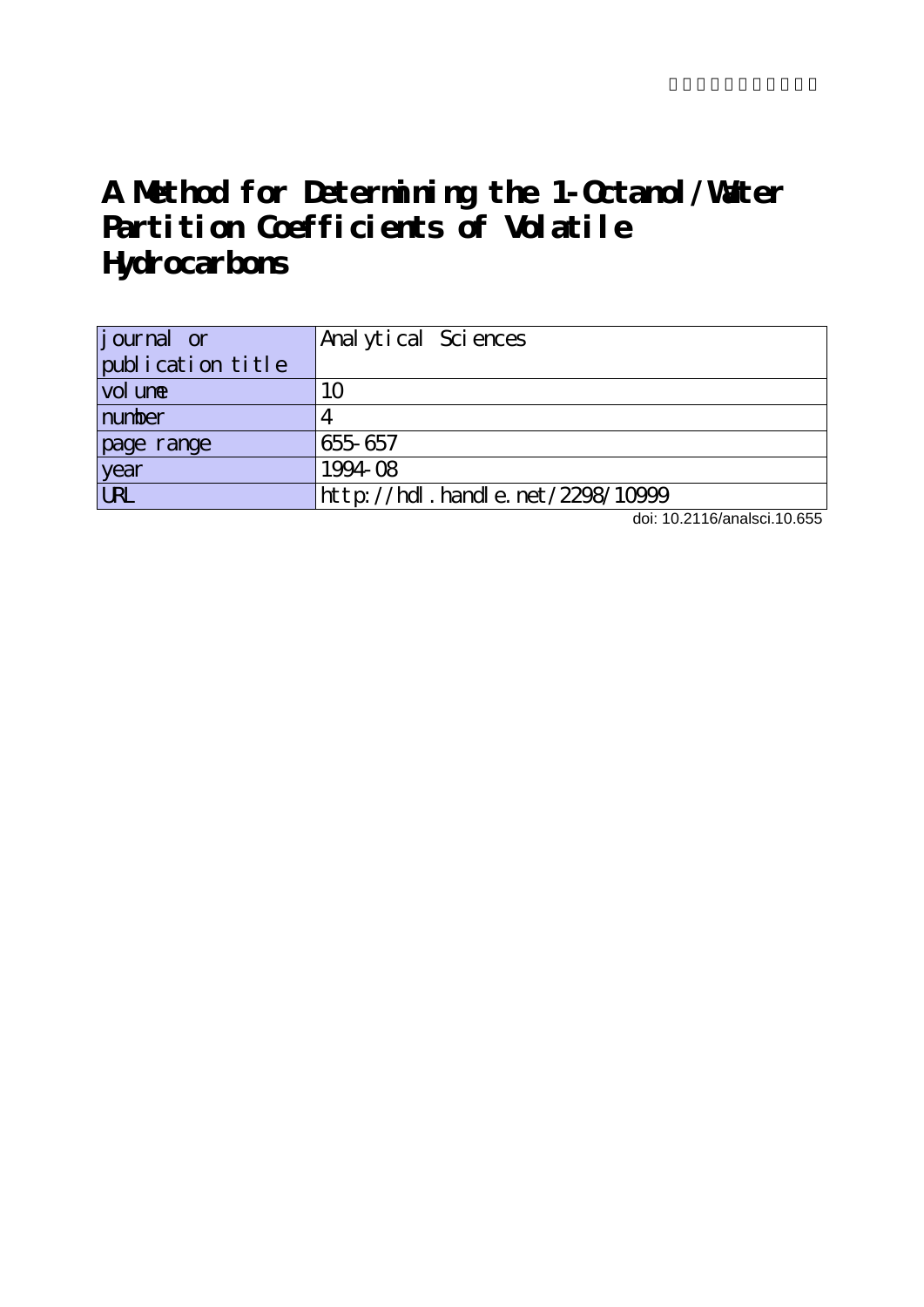# Method for Determining the 1-Octanol/Water Partition Coefficients of Volatile Hydrocarbons

Isao Sanemasa, Ji-Shi Wu and Toshio Deguchi

Department of Chemistry, Faculty of Science, Kumamoto University, Kurokami, Kumamoto 860, Japan

Keywords 1-Octanol/water partition coefficient, normal-alcohol/water partition coefficient, volatile hydrocarbon

It is a common practice to use the 1-octanol/water partition coefficient  $(K_{ow})$  as a measure of lipophilicity.<sup>1</sup> Organic compounds with large  $K_{ow}$  values are liable to bioconcentrate in living tissue and to adsorb on soil.<sup>2</sup> The solubilities of various hydrocarbons in water have also been correlated to their  $K_{\text{ow}}$  values.<sup>3</sup>

There are several techniques to determine  $K_{\text{ow}}$ : a generator-column<sup>4</sup>, reversed-phase HPLC<sup>5</sup>, centrifugal partition chromatography<sup>6</sup>, and a shake-flask. Of these, although the last one is classic, it is still the most popular and widely applicable method. The shakeflask method is literally based on shaking a solute with two immiscible solvents, 1-octanol and water, in a flask. Once the partition equilibrium is attained, the solute concentration in one or both phases is measured. The main disadvantage of this shake-flask method is the formation of emulsions during shaking, which affects the observed  $K_{\text{ow}}$  values; the aqueous phase often needs to be centrifuged to remove most of the small 1-octanol droplets. In order to avoid this problem, a "slowstirring method" has recently been proposed.<sup>7</sup>

Stable and hydrophobic nonelectrolytes are generally more or less volatile. The new method proposed here is applicable to such solutes. This method is based essentially on the same principle as the shake-flask method, but the 1-octanol phase is not allowed to contact directly with water. Instead, air is bubbled through the 1-octanol phase, in which the solute of interest has been dissolved, so as to produce a solute vapor. The vapor is introduced into a separate water phase and circulated in a closed system. The partition equilibrium of the solute between the 1-octanol and water phases can be attained within a relatively short time; 1-octanol droplets are not observed in the water phase.

# Experimental

## Reagents

All of the reagents were of analytical reagent grade and

used as received. Deionized distilled water was used throughout the experiments. Each hydrocarbon was dissolved in water-saturated 1-octanol to prepare the sample solution:  $0.0100$  M (1 M = 1 mol/dm<sup>3</sup>) for biphenyl, naphthalene, phenanthrene, and 1,4-dichlorobenzene, 0.0500 M for pyrene, and 0.100 M for the other hydrocarbons.

#### Apparatus and procedure

The device used to equilibrate volatile hydrocarbons between 1-octanol and water was essentially the same as that mentioned in a previous paper;<sup>8</sup> polytetrafluoroethylene (PTFE) film and a trap were removed from the device for the present use. The device consisted of three parts: a cylindrical separatory funnel  $(6.5 \text{ cm} \text{ i.d.},$ 600 cm<sup>3</sup> capacity), a test-tube (2.8 cm i.d. $\times$ 25 cm), and a Viton diaphragm airpump (Iwaki Co., AP-032Z). The three parts were connected with PTFE tubings to make closed system. To the funnel and the test-tube were attached jackets, through which water was made to flow so as to maintain the temperature of each content at  $25.0\pm0.1^{\circ}$  C. The device was placed in a room where the temperature was held at a temperature higher than  $25^{\circ}$ C.

Water, which had been saturated with 1-octanol, was placed up to  $400 \text{ cm}^3$  in the funnel, and a  $20 \text{ cm}^3$  portion of the 1-octanol sample solution was added to the testtube. Using the pump, air was bubbled through the sample solution via a glass capillary. The resulting solute (and 1-octanol) vapor was dispersed in water via a glass capillary and circulated in the closed system. The flow rate of the airpump was set at 100 to 500  $\text{cm}^3/\text{min}$  by regulating the voltage applied to the pump.

After a prescribed vapor-circulation period, a 50 to 300 cm3 portion of the aqueous phase, depending on the concentration of the solute in the aqueous phase and on the detector sensitivity, was withdrawn to an extraction funnel, in which a  $5 \text{ cm}^3$  portion of cyclohexane had been placed in advance. The cyclohexane extract was analyzed with a Hitachi (Model 100-50) spectrophotometer at an appropriate wavelength for each hydro-

#### Notes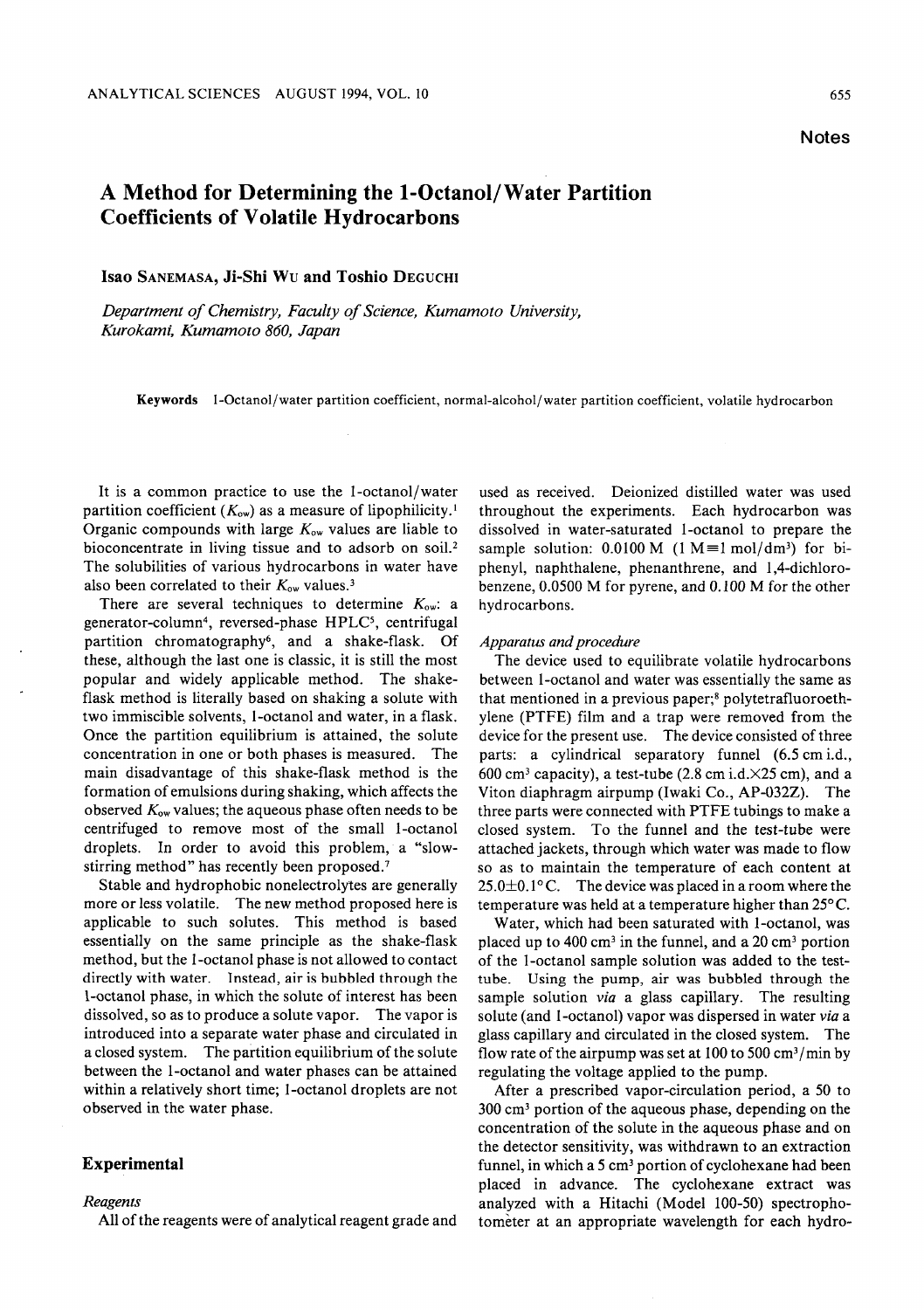carbon. Calibration graphs were prepared for each hydrocarbon by shaking the same volume of water as that used in practice with  $5 \text{ cm}^3$  cyclohexane solutions of a hydrocarbon of known concentration. The concentra tion of the hydrocarbon in the 1-octanol phase was not measured in this work; it was shown by preliminary runs that the hydrocarbon concentration in the 1-octanol sample solution did not change appreciably after vaporcirculation runs. The 1-octanol/water partition coef ficient is defined as the ratio of the molar concentration of solute in 1-octanol saturated with water to its concentration in water saturated with 1-octanol, under equilibrium conditions.

## Results and Discussion

Nine hydrocarbons were used as solutes in this work. The concentrations of the solutes in the aqueous phase are shown in Fig. 1 as a function of the vapor-circulation time; the time to attain a constant value depended on the solute used. It took at longest 4 h in the case of pyrene.



Fig. 1 Concentration of the solute in the aqueous phase vs. the vapor-circulation time. Organic phase, 1-octanol. Solute: benzene (a), toluene (b), chlorobenzene (c), 1,4 dichlorobenzene (d), biphenyl (e), 1,3,5-trichlorobenzene (f), phenanthrene (g), and pyrene (h).

The conventional shake-flask method may reduce the time to attain the partition equilibrium of a solute between aqueous and octanol phases when the two phases are vigorously shaken. Particular attention, however, should be paid during the shake-flask so as not to produce any emulsions.

Miller *et al.* have prepared aqueous solutions in equilibrium with 1-octanol containing a solute by gentle stirring for at least 24 h with a PTFE-coated magnetic stirrer without breaking up the 1-octanol/water interface or by gentle shaking for 24 h and then leaving it to settle for at least 48 before making an analysis.3 They reported that no emulsion formation was observed in the aqueous phase. However, the formation of emulsions was suggested by Bruijn et  $al.^7$ , who proposed the slowstirring method. The basis for this suggestion is that the equilibrium concentration of 1-octanol is considerably lower in water prepared by the slow-stirring method than in water prepared by the method of Miller et al. The slow-stirring method requires one to several days to reach partition equilibrium.

The 1-octanol/water partition coefficients determined in this work are given in Table 1 together with literature values taken from two groups. Our data are in reasonable agreement with the literature values. Taking biphenyl as a test solute, we measured the concentration of this solute both in water and in water saturated in advance with 1-octanol. The difference was found to be negligible. This observation agrees with the experimental results of Miller et al.<sup>3</sup>

In an attempt to demonstrate that the present vaporcirculation method is also applicable to organic solvents other than 1-octanol, the partition coefficients of naphthalene and chlorobenzene between water and normal alcohols of  $C_4$  to  $C_7$  have been determined. These alcohols were saturated with water; water was saturated in advance with an alcohol of interest. The concentrations of naphthalene in the aqueous phase are shown in Fig. 2 as a function of the vapor-circulation time. A constant concentration of naphthalene in the aqueous phase, which increases as the number of carbon of alcohol decreases, is reached after 1 h for  $C_8$  to  $C_5$ alcohols, while it takes 6 h for 1-butanol. The partition coefficients of naphthalene and chlorobenzene calculated

Table 1 Logarithms of 1-octanol/water partition coefficients of selected solutes at 25°

| Solute                 | This work       | Ref. 3 | Ref. 7            |
|------------------------|-----------------|--------|-------------------|
| <b>Benzene</b>         | $2.26 \pm 0.01$ | 2.13   | $2.186 \pm 0.009$ |
| Toluene                | $2.73 \pm 0.01$ | 2.65   | $2.786 \pm 0.005$ |
| Chlorobenzene          | $2.88 \pm 0.01$ | 2.98   | 2.898±0.004       |
| 1,4-Dichlorobenzene    | $3.35 \pm 0.01$ | 3.38   | $3.444 \pm 0.030$ |
| Naphthalene            | $3.40 \pm 0.01$ | 3.35   |                   |
| Biphenyl               | $3.95 \pm 0.02$ | 3.95   | 4.008±0.022       |
| 1,3,5-Trichlorobenzene | $3.91 \pm 0.01$ | 4.02   | 4.189±0.019       |
| Phenanthrene           | $4.57 \pm 0.02$ | 4.57   | $4.562 \pm 0.006$ |
| Pyrene                 | $5.17 \pm 0.01$ | 5.18   |                   |